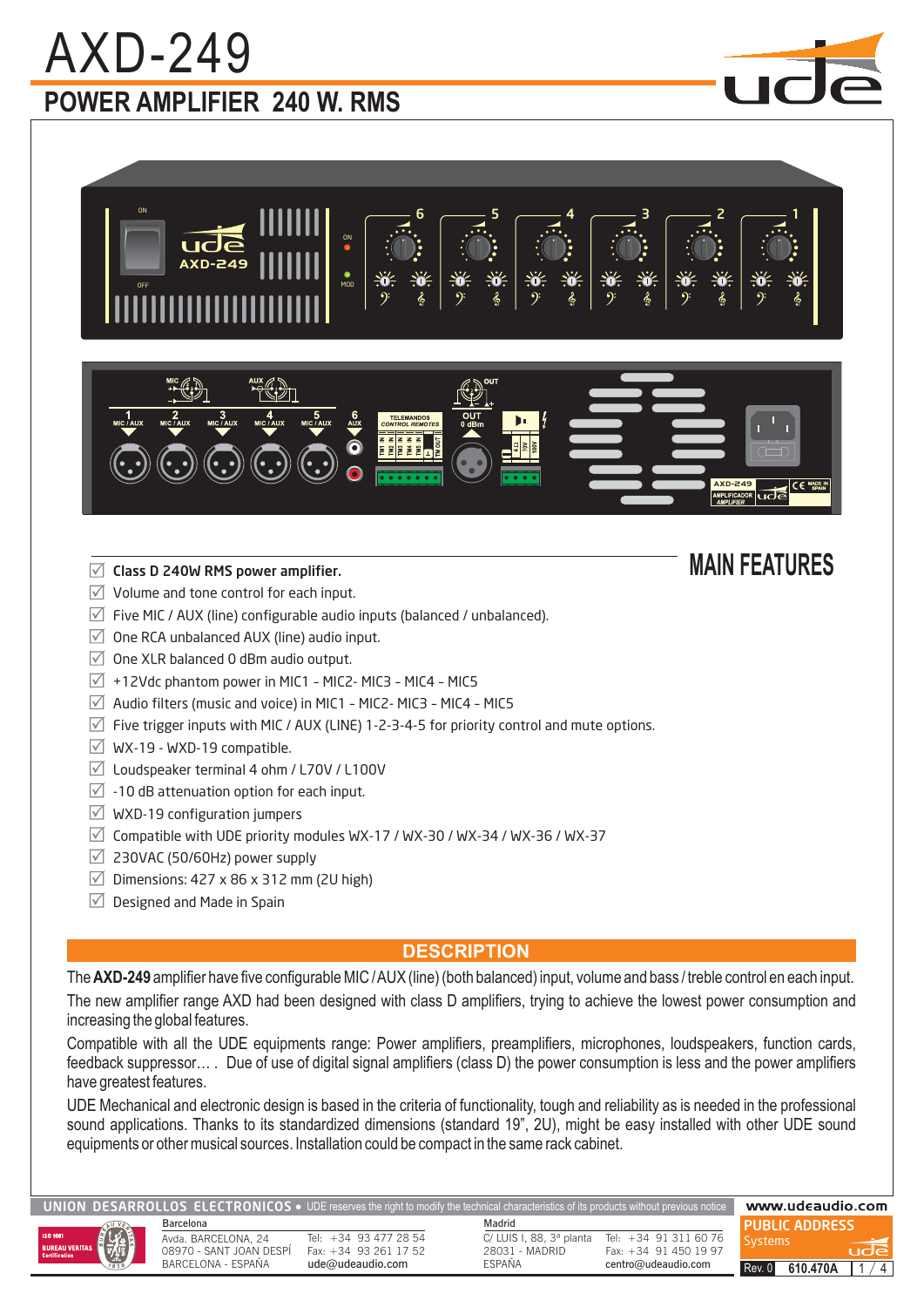

#### **FUNCTIONS**

#### **Inputs 1-2-3-4-5: MIC /AUX (LINE)**

MIC /AUX (LINE) inputs also have phantom supply (+12V), speech filter configuration. All input have an individual bass and treble control.

#### **Input 6:AUX (LINE)**

Input with bass and treble control.

#### **CONTROL INPUT MANAGMENT**

**Inputs 1, 2, 3 and 4:** - Every of these audio inputs have a direct Control inputs should be connected with an euroblock terminal. relation with the control input that works with the euroblock connector. Connection is done between control input and ground.

- Input 5: The AXD-249 has an internal electronic muting, that works with control input 1, 2, 3 or 4.

- Input 6: The AXD-249 has an internal electronic muting, that works with control input 5.

The **AXD-249** has internal terminals to connect different UDE function cards; WX-30 chime and input priorities, WX-33 input priority 1, **WX-34** priority chime and 4 programmable inputs, **WX-36** priority activated by modulation detection, WX-37 detection of universal modulation.

#### **OUTPUT SIGNAL 0dBm / OUTPUT CONTROL**

One audio connector (XLR) for output symmetric signal (+6dBu).

The output control closes the contact to ground, when the input controls 1, 2, 3, 4 or 5 is active. The output control is useful when the amplifier is associated to other equipments with function cards that allow using priority functions, priority relays and more.

#### **CLASS DAMPLIFIER**

Class D processors have better performance and less equipment dissipation in order to decrease the power consumption.

#### **-10dBATTENUATION**

All audio inputs (1 to 6) can have the configuration with jumpers to apply an additional attenuation of -10dB. This feature in order to have a more precise regulation of the frontal control volume, if is necessary.

#### **FEEDBACK SUPPRESSOR**

The **AXD-249** has the option to connect the WXD-19 (digital automatic the WX-19 and need to be configured with internal jumpers. feedback suppressor + limiter) inside the power amplifier.Also can accept

#### **RACK MOUNTING**

The brackets for 2 U modules (WX-2) will be needed.

|                          |                           |                                             | <b>TECHNICAL DATA</b>                                                   |  |
|--------------------------|---------------------------|---------------------------------------------|-------------------------------------------------------------------------|--|
| - Output power:          |                           | 240 W. RMS.                                 | Inputs 1 - 2 - 3 - 4 - 5 MIC / AUX (line) XLR connector                 |  |
| - Impedance:             | 4 ohms.                   |                                             |                                                                         |  |
| - Voltage output:        |                           | L70V (25 $\Omega$ ) - L100V (50 $\Omega$ ). | microphone: sensitivity = $2$ mV.<br>impedance = 600 $\Omega$ .         |  |
| - Distortion (THD):      |                           | Less than 0,5%.                             |                                                                         |  |
| - Frequency response:    | 50 Hz. to 15 Khz.         |                                             | phantom supply = 12 VDC                                                 |  |
| - Power supply:          | 230 VAC (50/60 Hz.).      |                                             | <b>line:</b> sensitivity = $200$ mV.                                    |  |
| - Max power consumption: | 340 VA.                   |                                             | impedance = 100 K $\Omega$ .                                            |  |
| - Tone controls:         | Bass control:             | 100 Hz. $\pm$ 10 dB.                        | Input 6 AUX (line) RCA connector<br><b>line:</b> senstivity = $200$ mV. |  |
|                          |                           | Treble control: 10 KHz. <sup>+</sup> 10 dB. |                                                                         |  |
| - Dimensions:            | 427 x 86 x 312 mm. (2 U). |                                             | impedance = 100 K $\Omega$ .                                            |  |
| - Color:                 | Black.                    |                                             |                                                                         |  |
| - Weight:                | 11,7 Kgs.                 |                                             | Line output 0 dBm with trigger control. XLR connector                   |  |

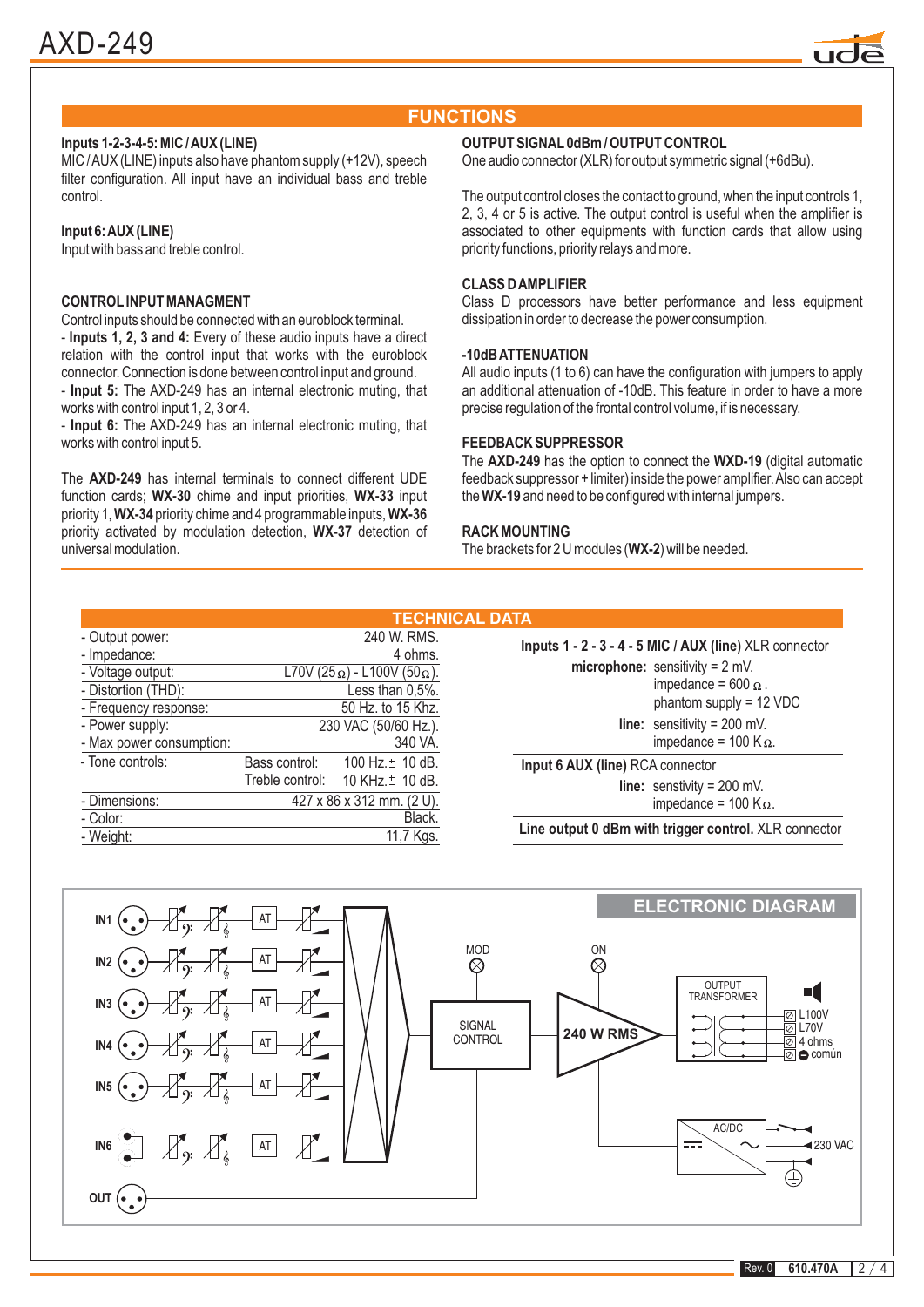### AXD-249



**REAR PANEL**



Rev. 0 **610.470A**  $3/4$